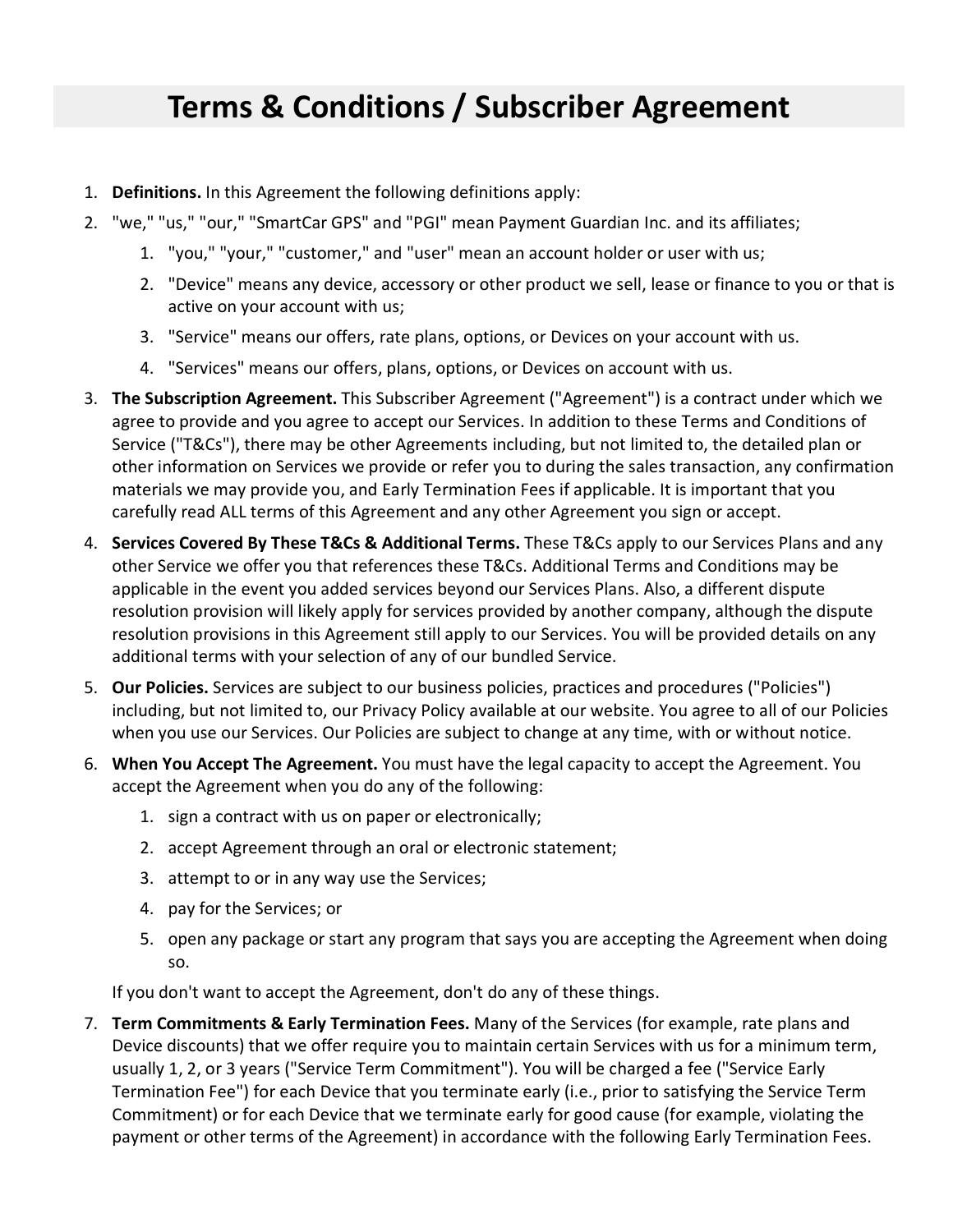| <b>Service Term</b><br><b>Commitment</b><br>(years) | Service Early Termination Fee (\$US) |                    |                    |
|-----------------------------------------------------|--------------------------------------|--------------------|--------------------|
|                                                     | Month 0-12                           | <b>Month 13-24</b> | <b>Month 25-36</b> |
|                                                     | \$199.00                             | N/A                | N/A                |

If you terminate your service early and fail to pay the Early Termination Fee, it can result in your account being sent to collections. If your account is sent to collections, you will be responsible to pay all outstanding balances for each device under contract including the total service fees for any months remaining on your contract or the unpaid Early Termination Fee (whichever amount is greater).

After you have satisfied your Term Commitment, your Services continue on a month-to month basis without any Early Termination Fee, unless you agree to extend your Term Commitment or agree to a new Term Commitment – for example, by accepting a new rate plan or upgrading your Device. As explained directly below, there are instances when you will not be responsible for an Early Termination Fee for terminating Services early.

- 8. **When You Don't Have To Pay A Service Early Termination Fee.** You are not responsible for paying an Early Termination Fee when terminating Services:
	- 1. provided on a month-to-month basis;
	- 2. consistent with our published return policy; or
	- 3. in response to a materially adverse change we make to the Agreement as described directly below.
- 9. **Our Right To Change The Agreement & Your Related Rights.** We may change any part of the Agreement at any time including, but not limited to, rates, charges, how we calculate charges, or your terms of Service. We will provide you notice of changes that may impact you in a manner consistent with this Agreement (see "Providing Notice Under This Agreement" paragraph). Except as provided below, if a change we make to the Agreement is material and has a material adverse effect on you, you may terminate each Device materially affected without incurring an Early Termination Fee only if you:
	- 1. call us within 10 days after the effective date of the change; and
	- 2. specifically advise us that you wish to cancel Services because of a material change to the Agreement that we have made.

If you do not cancel Service within 10 days of the change, an Early Termination Fee will apply if you terminate Services before the end of any applicable Term Commitment. The following, without limitation, will generally not be considered changes to the Agreement as contemplated in this provision and will not result in the waiver of applicable Early Termination Fees:

- 3. changes to our Policies;
- 4. changes to rates or charges that are not a core part of the rate plan package for which you contracted – for example, incidental, occasional or casual use charges and other options that do not require a Term Commitment;
- 5. changes to Taxes & Government Fees; or
- 6. changes to Surcharges, including assessing new Surcharges.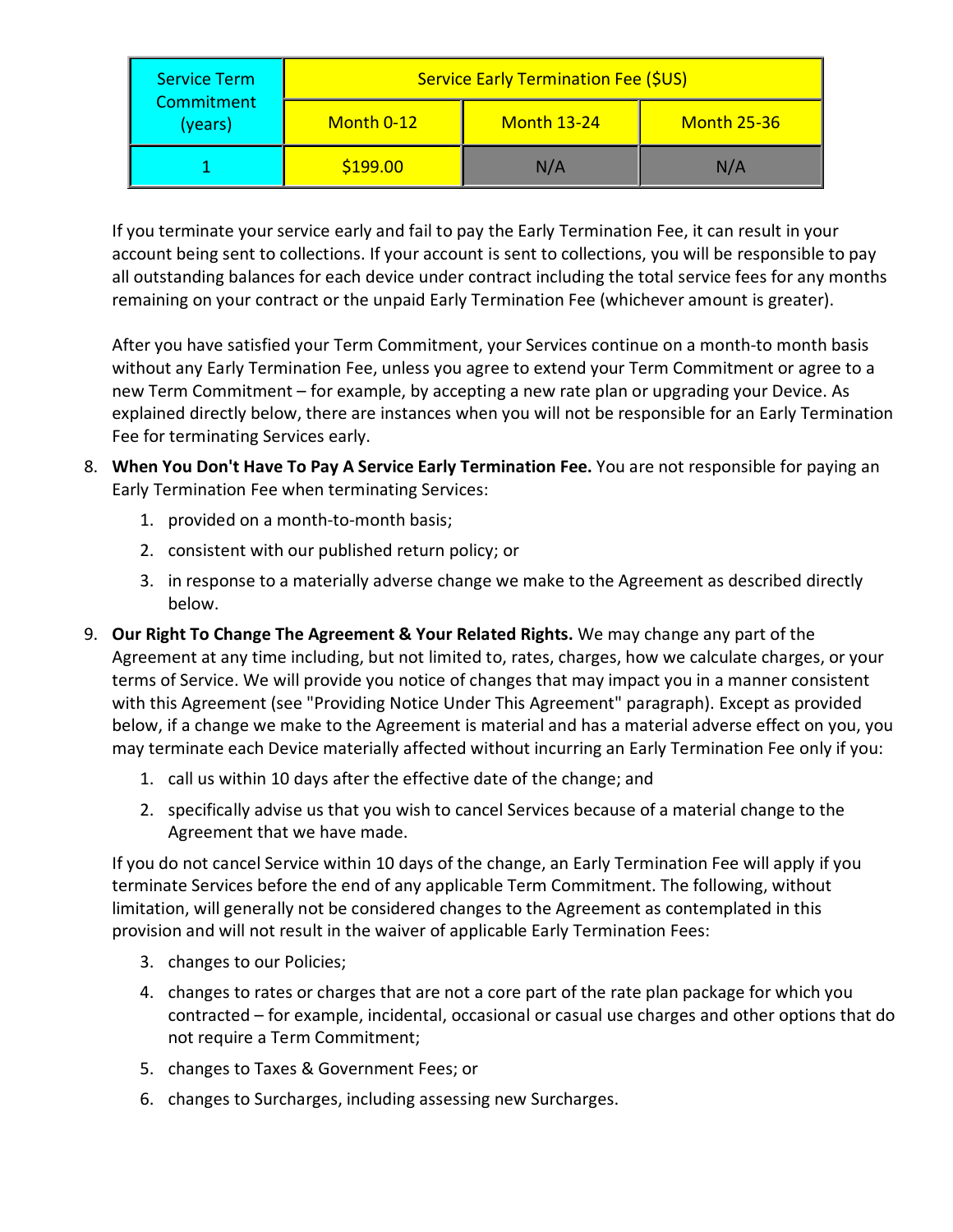- 10. **Our Right To Suspend Or Terminate Services.** We can, without notice, suspend or terminate any Service at any time for any reason, including, but not limited to:
	- 1. late payment;
	- 2. exceeding an Account Usage Limit ("AUL");
	- 3. harassing/threatening our employees or agents;
	- 4. providing false information;
	- 5. interfering with our operations;
	- 6. using/suspicion of using Services in any manner restricted by or inconsistent with the Agreement or applicable state or federal laws;
	- 7. breaching the Agreement, including our Policies;
	- 8. providing false, inaccurate, dated or unverifiable identification or credit information, or becoming insolvent or bankrupt;
	- 9. modifying a Device from its manufacturer specifications; or
	- 10. if we believe the action protects our interests, any customer's interests or our network.
- 11. **Your Right To Terminate Services.** You can terminate Services at any time by writing and/or emailing us and requesting that we deactivate all Services. You are responsible for all charges billed or incurred prior to deactivation. If Services are terminated before the end of your invoicing cycle, we will not prorate charges to the date of termination and you will not receive a credit or refund for any unused Services. Except as provided above, you must also pay us an Early Termination Fee for each applicable Device that you terminate.
- 12. **Restrictions On Using Services.** You may not use our Services:
	- 1. to transmit content/messages that are, or in any manner that is, illegal, unlawful, fraudulent, threatening, abusive, defamatory, or obscene;
	- 2. in a way that could cause damage or adversely affect our customers, reputation, network, property or Services;
	- 3. to communicate any unsolicited message;
	- 4. to infringe on the copyright of another, or upload or transmit any virus, worm, or malicious code; or
	- 5. in any way prohibited by the terms of our Services, the Agreement or our Policies.
- 13. **Your Device ID Number.** Your Device is designed exclusively for use on our network and in other coverage areas we make available to you. Except for any legal right you may have to port/transfer your Device number to another provider, you have no and cannot gain any (for example, through publication, use, etc.) proprietary, ownership or other rights to any Device ID Number we assign to you, your Device, or your account. We will notify you if we decide to change or reassign your Device ID Number.
- 14. **Warranty.** Subject to the exclusions contained below, PGI warrants its products ("Device"), and/or certified accessories sold for use with the Device ("Accessories") to be free from defects in materials and workmanship under normal consumer usage for the term of coverage outlined below. This limited warranty is a consumer's exclusive remedy, and applies as follows only to new Devices and/or new Accessories purchased by consumers in the United States or Canada.
	- 1. **Terms.** All Devices and Accessories shall be covered under this warranty in accordance with the table below. Coverage begins from the date of purchase regardless of when the Device or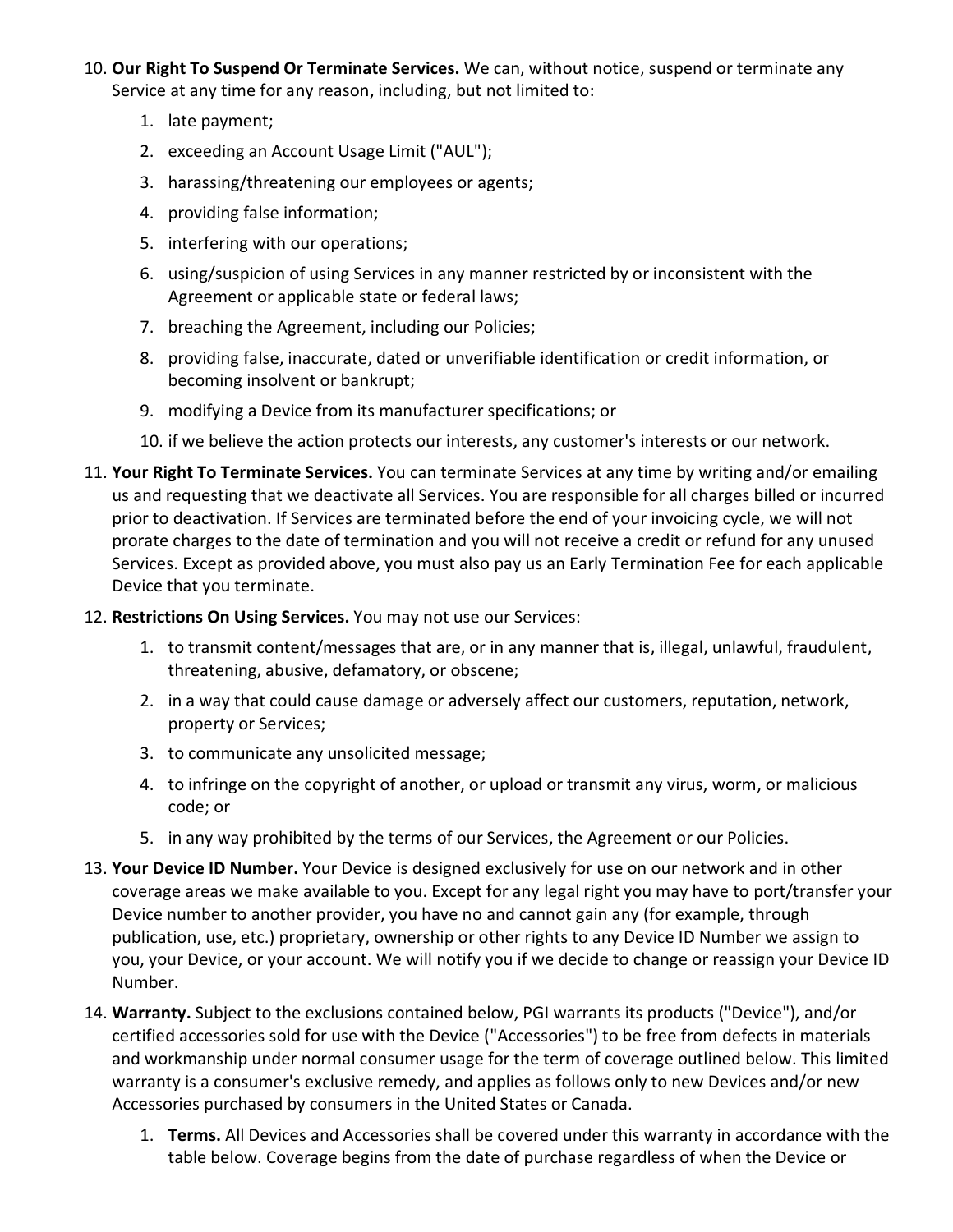Accessory is actually received and continues until the end of the Coverage Term or Termination of Services, whichever comes first.

| <b>Device Type</b>     | <b>Coverage Term</b> |  |
|------------------------|----------------------|--|
| <b>Vehicle Tracker</b> | Three (3) Years      |  |
| Portable Tracker       | One (1) Years        |  |

- 2. **Exclusions.** The following are excluded from coverage under this warranty.
	- 1. Ornamental Decorations. Ornamental decorations such as emblems, graphics, and other decorative elements, are excluded from coverage.
	- 2. Abuse & Misuse. Defects or damage that result from:
		- 1. improper operation, storage, misuse or abuse, accident or neglect, such as physical damage (cracks, scratches, etc.) to the product resulting from misuse;
		- 2. contact with liquid, water, rain, extreme humidity or heavy perspiration, sand, dirt or the like, extreme heat, or food;
		- 3. subjecting the Product or Accessory to abnormal usage or conditions; or
		- 4. other acts which are not the fault of PGI, are excluded from coverage.
	- 3. Unauthorized Service or Modification. Defects or damages resulting from service, testing, adjustment, installation, maintenance, alteration, including without limitation, software changes, or modification in any way by someone other than PGI, or its authorized service centers, are excluded from coverage.
	- 4. Altered Products. Products or Accessories with:
		- 1. serial numbers or date tags that have been removed, altered or obliterated;
		- 2. broken seals or that show evidence of tampering;
		- 3. mismatched board serial numbers; or
		- 4. nonconforming or non-PGI housings, antennas, or parts, are excluded from coverage.
- 3. **Transferability.** This warranty extends only to the first consumer purchaser, and is not transferable.
- 4. **Actions.** PGI, at its option, will at no charge repair or replace any Product, Accessory or Software that does not conform to this warranty. We may use functionally equivalent reconditioned/refurbished/pre-owned or new Products, Accessories or parts.
- 5. **How to obtain warranty service.** To obtain service, please call 1-800-477-6590. Additionally, To obtain service, you must include:
	- 1. your account name and/or number;
	- 2. a written description of the problem; and, most importantly;
	- 3. your address and telephone number.
- 6. **Additional Limitations.** ANY IMPLIED WARRANTIES, INCLUDING WITHOUT LIMITATION THE IMPLIED WARRANTIES OF MERCHANTABILITY AND FITNESS FOR A PARTICULAR PURPOSE, SHALL BE LIMITED TO THE DURATION OF THIS LIMITED WARRANTY, OTHERWISE THE REPAIR,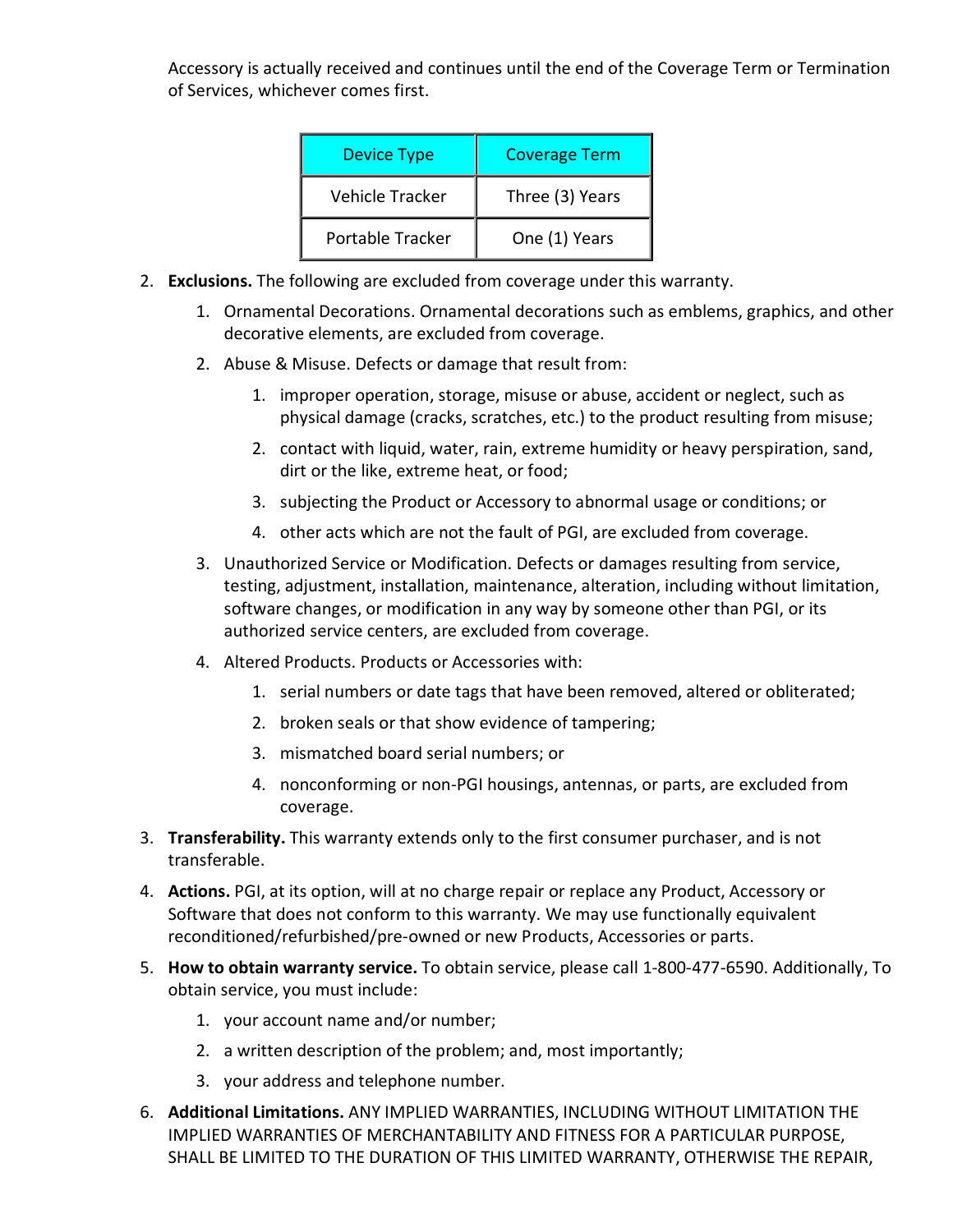REPLACEMENT, OR REFUND AS PROVIDED UNDER THIS EXPRESS LIMITED WARRANTY IS THE EXCLUSIVE REMEDY OF THE CONSUMER, AND IS PROVIDED IN LIEU OF ALL OTHER WARRANTIES, EXPRESS OF IMPLIED. IN NO EVENT SHALL PGI BE LIABLE, WHETHER IN CONTRACT OR TORT (INCLUDING NEGLIGENCE) FOR DAMAGES IN EXCESS OF THE PURCHASE PRICE OF THE PRODUCT, ACCESSORY OR SOFTWARE, OR FOR ANY INDIRECT, INCIDENTAL, SPECIAL OR CONSEQUENTIAL DAMAGES OF ANY KIND, OR LOSS OF REVENUE OR PROFITS, LOSS OF BUSINESS, LOSS OF INFORMATION OR DATA, SOFTWARE OR APPLICATIONS OR OTHER FINANCIAL LOSS ARISING OUT OF OR IN CONNECTION WITH THE ABILITY OR INABILITY TO USE THE PRODUCTS, ACCESSORIES OR SOFTWARE TO THE FULL EXTENT THESE DAMAGES MAY BE DISCLAIMED BY LAW. Some states and jurisdictions do not allow the limitation or exclusion of incidental or consequential damages, or limitation on the length of an implied warranty, so the above limitations or exclusions may not apply to you. This warranty gives you specific legal rights, and you may also have other rights that vary from state to state or from one jurisdiction to another. Laws in the United States and other countries preserve for PGI certain exclusive rights for copyrighted PGI software such as the exclusive rights to reproduce and distribute copies of the PGI software. PGI software may only be copied into, used in, and redistributed with, the Products associated with such PGI software. No other use, including without limitation disassembly of such PGI software or exercise of the exclusive rights reserved for PGI, is permitted.

- 15. **Coverage; Where Your Device Will Work.** Services that rely on location information, such as GPS, depend on your Device's ability to acquire satellite signals (typically not available indoors) and network coverage. Network coverage and satellite signals are dependent on a number of factors not within our control including weather, topographical changes, changes to and support of network cellular technologies, the functionality of various satellites, cell towers, clouds, and other factors. You understand and expressly limit and agree to hold harmless any and all harms that result from the Device not working, malfunctioning, or failing except as specifically provided herein.
- 16. **Our Service and Device are not substitutes for direct supervision.** Our Service and Devices are not substitutes for responsible child care, adult care, or any other form of monitoring for person who may or may not need competent adult supervision, and should not be used as such. You agree to utilize all your best efforts to care for and tend to the dependents in your control. You may not utilize our service or device as a substitute for direct supervision and competent care. Our Device and Services may not function and is thus an ineffective substitute for adequate direct supervision and competent dependent care.
- 17. **Activation & Miscellaneous Charges.** Based on our Policies, we may charge activation, prepayment, reactivation, program or other fees to establish or maintain Services. Certain transactions may also be subject to a charge (for example, convenience payment, changing device numbers, upgrades, etc.). You will be provided notice of these types of fees before we complete the requested transaction.
- 18. **Account & Service Charges; Pro-rating; Unused Services.** You are responsible for all charges associated with your account and the Services on your account, no matter who uses the Services or whether the Services were used. Charges include, but are not limited to, the monthly recurring charges, usage charges, taxes, surcharges and fees associated with your Services. These charges are described or referred to during the sales transaction, in our marketing materials, and in confirmation materials we may send to you.
- 19. **Your Bill.** Your bill provides you notice of your charges. It reflects monthly recurring charges (usually billed one bill cycle in advance) and usage/transaction specific charges (usually billed in the bill cycle in which they're incurred). Your bill may also include other important notices (for example, changes to this Agreement, to your Service, legal notices, etc.). Your bill will only be available via the internet. You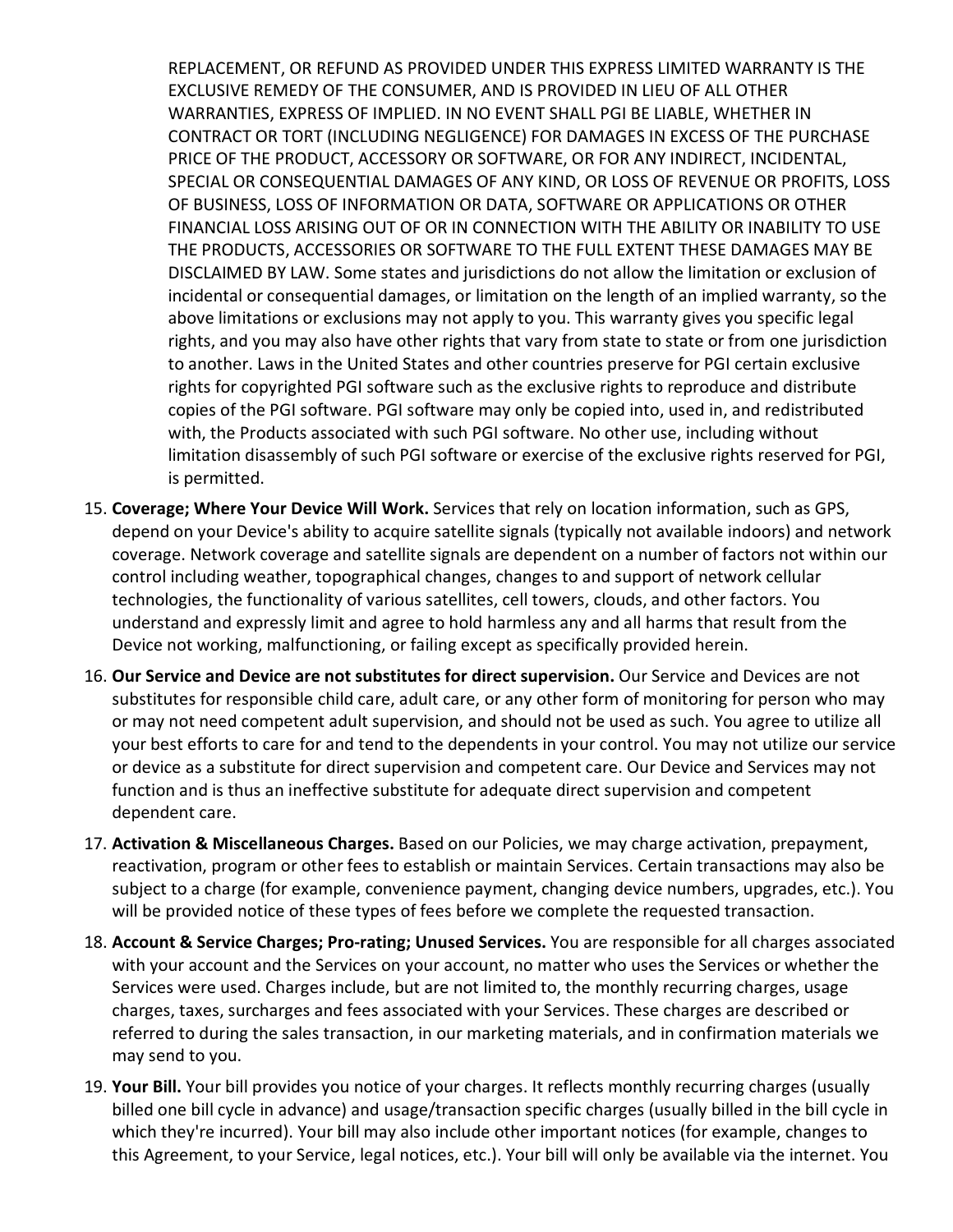are responsible for providing a valid email address for communication. You agree to assume all responsibility, including payment of any additional fees or limitations incurred as a result of your email malfunctioning or not receiving our communication.

- 20. **Your Payments; Late Fees; Overages.** Payment is due in full as stated on your bill. If we do not receive payment in full by the date specified on your bill or the end of any given month, a late payment charge, which may be charged at the highest rate permissible by law, may be applied to the total unpaid balance. We may also charge you any costs, including attorney's fees, we pay to a collection agency to collect unpaid balances from you. You may be charged additional fees for certain methods of payment. We may charge you, up to the highest amount permitted by law, for returned checks or other payments paid by you and denied for any reason by a financial institution. Acceptance of payments (even if marked "paid in full") does not waive our right to collect all amounts that you owe us. We may restrict your payment methods to cashier's check, money order, or any other reasonable method at any time at our sole discretion.
- 21. **Taxes & Government Fees.** You agree to pay all federal, state and local taxes, fees and other assessments that we're required by law to collect on the Services we provide you and remit to the government. These charges may change from time to time without advance notice. If you're claiming any tax exemption, you must provide us with a valid exemption certificate. Tax exemptions generally won't be applied retroactively.
- 22. **Disputing Charges - You Must Still Pay Undisputed Charges.** Any dispute to a charge on your bill must be made within 30 days of the date of the bill that initially contained the charge. Disputes can only be made by calling or writing us as directed on your invoice or elsewhere. You accept all charges not properly disputed within the above time period – undisputed charges must still be paid as stated on your bill.
- 23. **Your Service -** Your service shall be as follows:

Alerts via Email or Email to SMS

24 hour a day, 7 day per week web portal access

Automatic location updates to the web portal as follows:

#### **Vehicle trackers:**

Every 2 minutes while the device is in motion and capable of sending a valid location

Every 4 hours while the device is stationary and capable of sending a valid location

## **Portable trackers:**

Every five (5) minutes while the device is in motion and capable of sending a valid location

Every six (6) hours while the device is stationary and capable of sending a valid location

Geofencing

Bread crumbing

Archived travel and alert histories

Note: If the Vehicle Tracker is not installed in accordance with the devices Installation Instructions, your Vehicle Tracker can make excessive use of the data network. In those cases, we reserve the right to first raise the Vehicle Tracker's ping rate to 60 minute intervals and to work with the customer to correct the issue. Once an issue is resolved, we will return the device to its normal ping rate. If the customer refuses or is unable to rectify the situation, we will keep the Vehicle Tracker at the higher ping rate.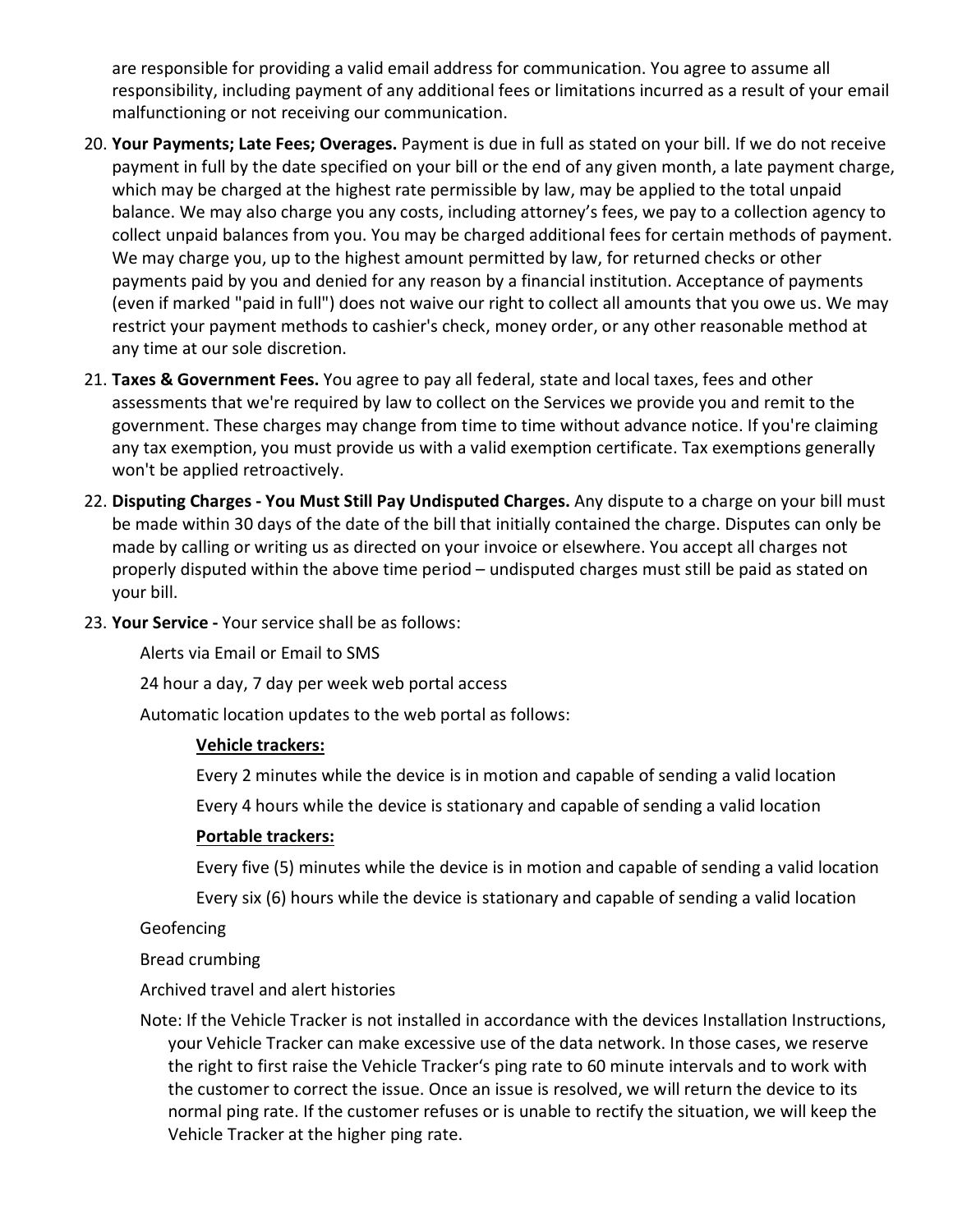- 24. **Payment Policy.** You agree to make payments on or before the day of the purchase of each month in the amount set forth in your Agreement plus additional taxes, fees, or surcharges as provided for in this T&Cs. You are required to maintain valid credit card information on file for the processing of any applicable service fees. You hereby authorize us or our assigns or agents to charge your credit card a monthly reoccurring fee for the pendency of your contract in the full amount of the bill owing. If a payment is not successfully settled, due to expiration, insufficient funds, or otherwise, and you do not edit your Payment Method information or cancel your account in a timely manner (see, Section 10), you remain responsible for any uncollected amounts and authorize us to continue billing the Payment Method, as it may be updated. You must contact us by phone or email to edit your Payment Method information before your next billing date or end of any given month. At our sole discretion, PGI may use credit card issuer-approved services, such as Chase Account Updater, to acquire updated payment information for the purpose of processing outstanding payments that are on your account.
- 25. **Assignment.** PGI may assign the rights to this contract to third parties at our sole discretion without input or consent from you.
- 26. **International Usage.** Your Device may be set to operate both domestically and may also operate internationally. However, you will be charged additional fees if the Device is in another country other than the United States and is utilized. The rate on these fees shall be the actual cost of international roaming charges plus a 40% administration fee. These rates will be charged for any month in which there is any international usage, no matter if the usage was less than an actual month.
- 27. **Protecting Our Network & Service.** We can take any action to:
	- 1. protect our network, our rights and interests, or the rights of others; or
	- 2. optimize or improve the overall use of our network and Services. Some of these actions may interrupt or prevent legitimate communications.
- 28. **Your Privacy.** You agree to the terms of our Privacy Policy, available at our website, when you use our Services. This policy may change from time to time, so review this policy with regularity and care. Among other things, the policy includes important information on what information we collect about you, how we use that information, and with whom we share that information (for example, to provide you certain Services, to protect our rights and interests, to respond to legal process, to facilitate a merger, etc.). Also, to ensure the quality of our Services and for other lawful purposes, we may also monitor or record calls between us (for example, your conversations with our customer service or sales departments). If you do not agree with the terms of our Privacy Policy, do not purchase or use our Services.
- 29. **Location Based Services.** Our network generally knows the location of your Device when it is outdoors and turned on. Environmental factors (such as structures, buildings, weather, geography, landscape, and topography) can significantly impact the ability to access your Device's location information and use of location-sensitive services. Use of location-sensitive services require network coverage. You (the accountholder) are responsible for clearly and regularly notify the actual user of your Device that their location may be tracked or discovered. For additional information on location-sensitive services, see our Privacy Policy at our website.
- 30. **If Your Device Is Lost or Stolen.** Call us immediately if your Device is lost or stolen because you may be responsible for usage charges before you notify us of the alleged loss or theft. You agree to cooperate if we choose to investigate the matter (provide facts, sworn statements, etc.). We may not waive any Early Termination Fees if you choose to terminate Services as a result of loss or theft of your Device.
- 31. **Disclaimer of Warranties.** WE MAKE NO REPRESENTATIONS OR WARRANTIES, EXPRESS OR IMPLIED, INCLUDING (TO THE EXTENT ALLOWED BY LAW) ANY IMPLIED WARRANTY OF MERCHANTABILITY, NON-INFRINGEMENT OR FITNESS FOR A PARTICULAR PURPOSE CONCERNING YOUR SERVICES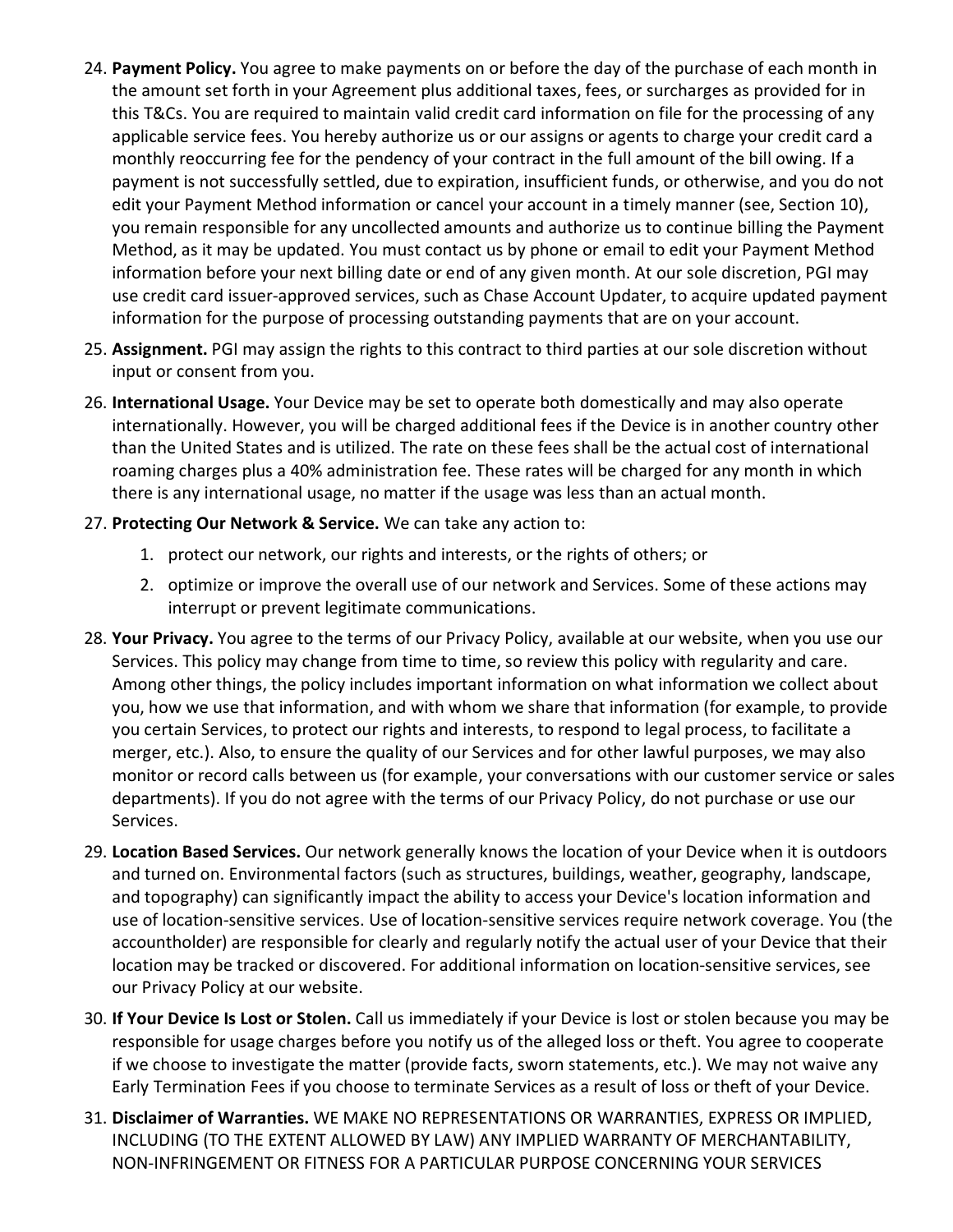(INCLUDING YOUR DEVICE). WE DON'T PROMISE UNINTERRUPTED OR ERROR-FREE SERVICES AND DON'T AUTHORIZE ANYONE TO MAKE WARRANTIES ON OUR BEHALF.

- 32. **You Agree We Are Not Responsible For Certain Problems.** You agree that neither we nor our vendors, suppliers or licensors are responsible for any damages resulting from:
	- 1. anything done or not done by someone else;
	- 2. providing or failing to provide Services, including, but not limited to, deficiencies or problems with a Device or network coverage (for example, dropped, blocked, interrupted messages, etc.);
	- 3. traffic or other accidents, or any health-related claims relating to our Services;
	- 4. False messages sent while using our Services;
	- 5. an interruption or failure in accessing or attempting to access emergency services from a Device;
	- 6. interrupted, failed, or inaccurate location information services; or
	- 7. things beyond our control, including acts of God (for example, weather-related phenomena, fire, earthquake, hurricane, etc.), riot, strike, war, terrorism or government orders or acts.
	- 8. unauthorized access to your Personal Information or Vehicle by hackers or others who have obtained such access through illegal measures.
- 33. **You Agree Our Liability Is Limited - No Consequential Damages.** TO THE EXTENT ALLOWED BY LAW, OUR LIABILITY FOR MONETARY DAMAGES FOR ANY CLAIMS YOU MAY HAVE AGAINST US IS LIMITED TO NO MORE THAN THE PROPORTIONATE AMOUNT OF THE SERVICE CHARGES ATTRIBUTABLE TO THE AFFECTED PERIOD. UNDER NO CIRCUMSTANCES ARE WE LIABLE FOR ANY INCIDENTAL, CONSEQUENTIAL, PUNITIVE OR SPECIAL DAMAGES OF ANY NATURE WHATSOEVER ARISING OUT OF OR RELATED TO PROVIDING OR FAILING TO PROVIDE SERVICES IN CONNECTION WITH A DEVICE, INCLUDING, BUT NOT LIMITED TO, LOST PROFITS, LOSS OF BUSINESS, BODILY HARM, DEATH, EMOTIONAL DISTRESS, OR COST OF REPLACEMENT PRODUCTS AND SERVICES.
- 34. **DISPUTE RESOLUTION.** We each agree to first contact each other with any disputes and provide a written description of the problem, all relevant documents/information and the proposed resolution. You agree to contact us with disputes by calling or writing us first. We will contact you by letter to your billing address or on your Device. Instead Of Suing In Court, We each agree to finally settle all disputes (as defined and subject to any specific exceptions below) only by arbitration. In arbitration, there's no judge or jury and review is limited. However, just as a court would, the arbitrator must honor the terms and limitations in the Agreement and can award the same damages and relief, including any attorney's fees authorized by law. The arbitrator's decision and award is final and binding, with some exceptions under the Federal Arbitration Act ("FAA"), and judgment on the award may be entered in any court with jurisdiction. We each also agree as follows:
	- 1. "Disputes" are any claims or controversies against each other related in any way to our Services or the Agreement including, but not limited to, coverage, Devices, privacy, or advertising, even if it arises after Services have terminated – this includes claims you bring against our employees, agents, affiliates or other representatives, or that we bring against you.
	- 2. If either of us wants to arbitrate a dispute, we agree to send written notice to the other providing a description of the dispute, previous efforts to resolve the dispute, all supporting documents/information, and the proposed resolution. Notice to you will be sent to your address provided us when you sign up for our service, and notice to us will be sent to: 29783 Evans Rd., Menifee, CA 92586. We agree to make attempts to resolve the dispute. If we cannot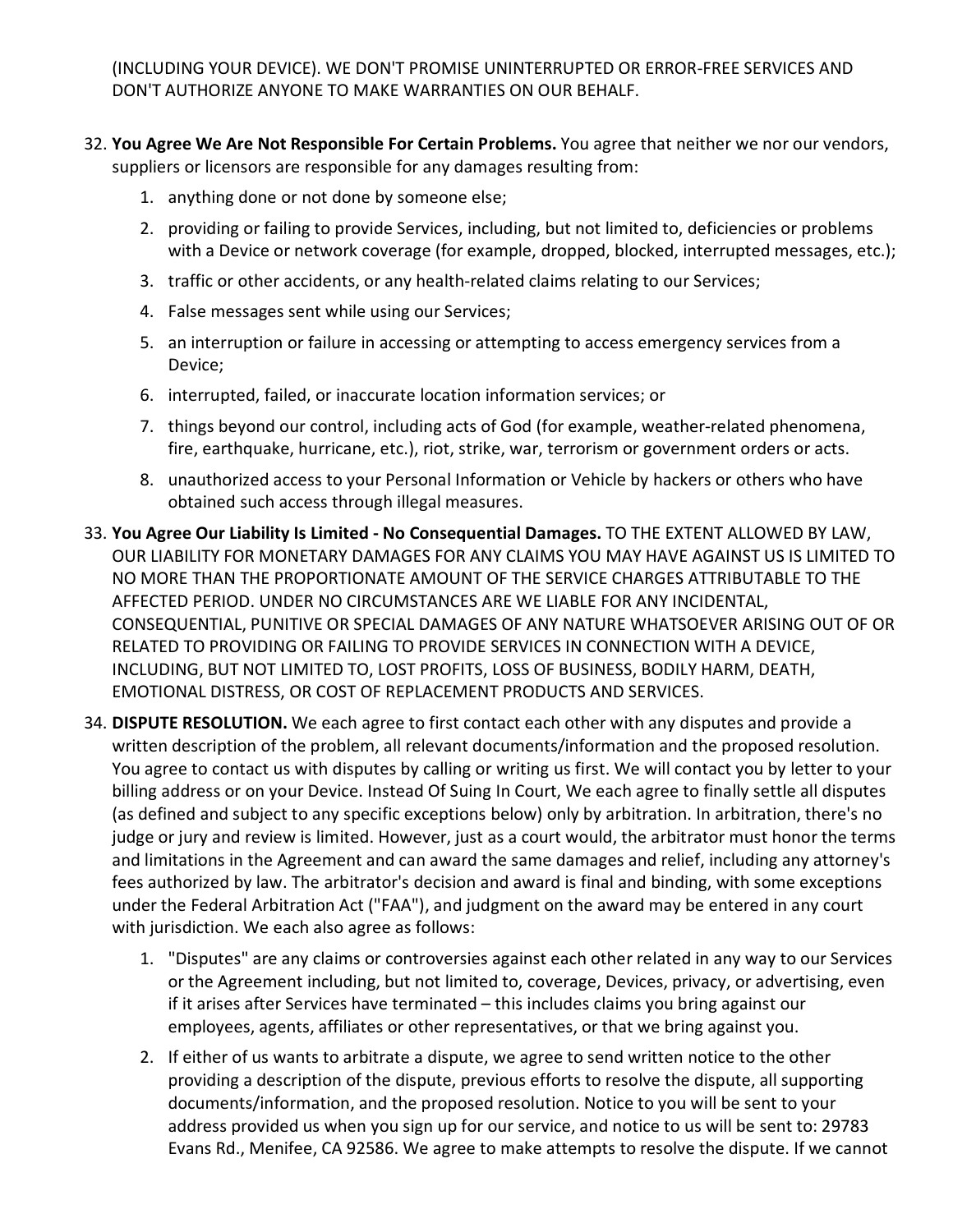resolve the dispute within forty-five (45) days of receipt of the notice to arbitrate, then we may submit the dispute to formal arbitration.

- 3. The FAA applies to this Agreement and arbitration provision. We each agree the FAA's provisions, not state law, govern all questions of whether a dispute is subject to arbitration.
- 4. Unless we each agree otherwise, the Arbitration will be conducted by a single neutral arbitrator and will take place in the county of your last billing address. The federal or state law that applies to the Agreement will also apply during the arbitration.
- 5. We each agree not to pursue arbitration on a classwide basis. We each agree that any arbitration will be solely between you and us (not brought on behalf of or together with another individual's claim). If for any reason any court or arbitrator holds that this restriction is unconscionable or unenforceable, then our agreement to arbitrate doesn't apply and the dispute must be brought in court.
- 6. We each are responsible for our respective costs relating to counsel, experts, and witnesses, as well as any other costs relating to the arbitration.
- 35. **Exceptions To Our Agreement To Arbitrate Disputes.** Either of us may bring qualifying claims in small claims court in Riverside County, California. In addition, this arbitration provision does not prevent you from filing your dispute with any federal, state or local government agency that can, if the law allows, seek relief against us on your behalf.
- 36. **No Class Actions.** TO THE EXTENT ALLOWED BY LAW, WE EACH WAIVE ANY RIGHT TO PURSUE DISPUTES ON A CLASSWIDE BASIS; THAT IS, TO EITHER JOIN A CLAIM WITH THE CLAIM OF ANY OTHER PERSON OR ENTITY, OR ASSERT A CLAIM IN A REPRESENTATIVE CAPACITY ON BEHALF OF ANYONE ELSE IN ANY LAWSUIT, ARBITRATION OR OTHER PROCEEDING.
- 37. **No Trial By Jury.** TO THE EXTENT ALLOWED BY LAW, WE EACH WAIVE ANY RIGHT TO TRIAL BY JURY IN ANY LAWSUIT, ARBITRATION OR OTHER PROCEEDING.
- 38. **Indemnification.** You agree to indemnify, defend and hold us harmless from any claims arising out of your actions including, but not limited to, failing to provide appropriate notices regarding locationsensitive services (see "Location Based Services" paragraph), or violating this Agreement, any applicable law or regulation or the rights of any third party.
- 39. **Providing Notice To Each Other Under The Agreement.** Except as the Agreement specifically provides otherwise, you must provide us notice by calling or writing us as instructed. We will provide you notice in your bill, correspondence to your last known billing address, or to any fax number or e-mail address you've provided us, by calling you on your home or mobile, by voice message or text message on your home or mobile phone.
- 40. **Other Important Terms.** Subject to federal law or unless the Agreement specifically provides otherwise, this Agreement is governed solely by the laws of the state of California, without regard to the conflicts of law rules of that state. If either of us waives or does not enforce a requirement under this Agreement in an instance, we don't waive our right to later enforce that requirement. Except as the Agreement specifically provides otherwise, if any part of the Agreement is held invalid or unenforceable, the rest of this Agreement remains in full force and effect. This Agreement isn't for the benefit of any third party except our corporate parents, affiliates, subsidiaries, agents, and predecessors and successors in interest. You may not assign the Agreement or any of your rights or duties under it. We may assign the Agreement. The Agreement and the documents it incorporates make up the entire agreement between us and replaces all prior written or spoken agreements – you cannot rely on any contradictory documents or statements by sales or service representatives. The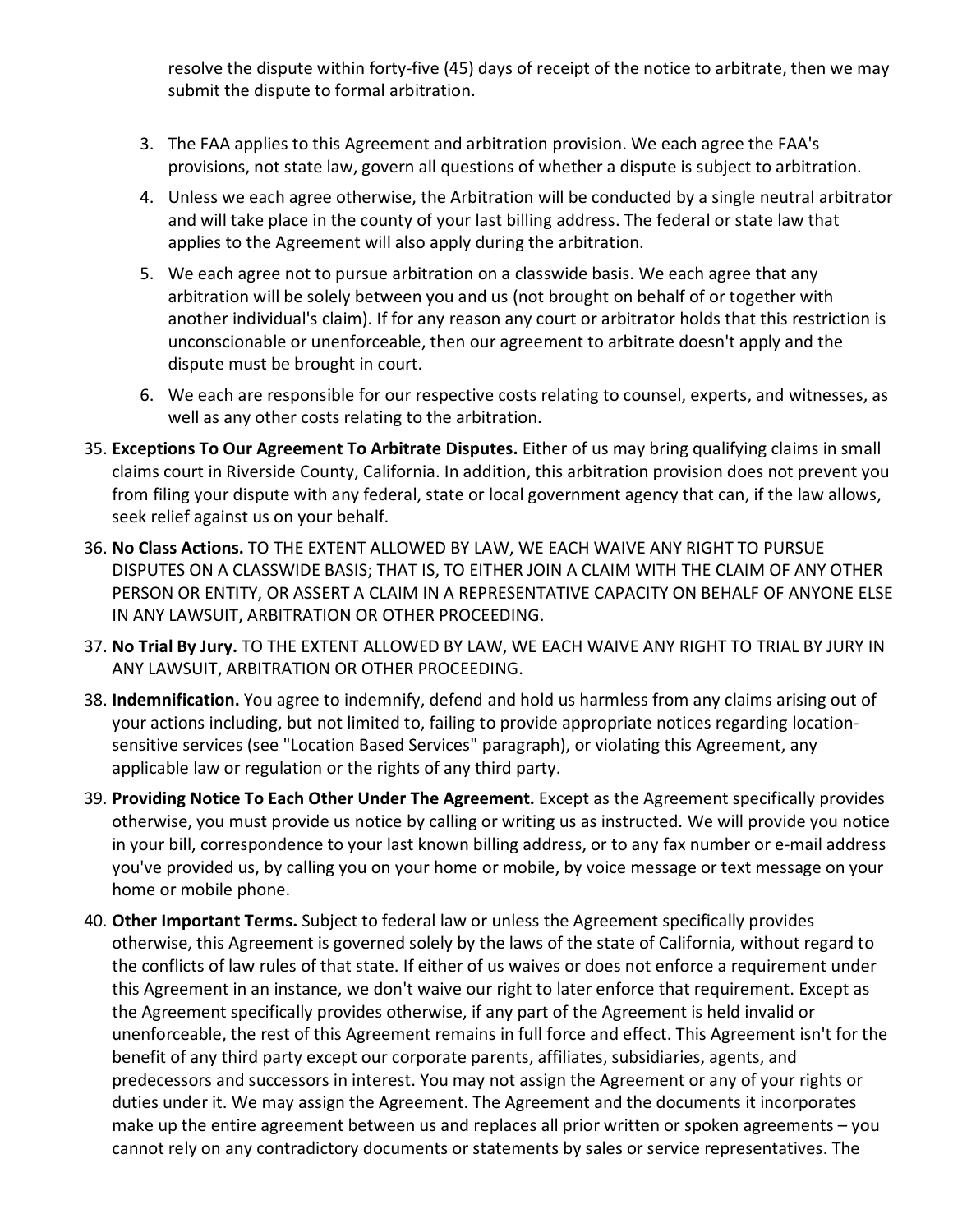rights, obligations and commitments in the Agreement that, by their nature, would logically continue beyond the termination of Services (including, but not limited to, those relating to billing, payment, dispute resolution, no class action, no jury trial), survive termination of Services.

- 41. **Money back Guarantee.** If you are dissatisfied with our service or product for any reason, you may request a refund of money paid to us for the SmartCar GPS device, any accessories purchased, and any applicable taxes from your initial order, within 10 days of shipment of the device. We will not refund credit for any shipping fees, and the first month subscription service you initially ordered. You will not be charged the early termination fee normally charged upon early cancellation IF YOU MEET ALL THE FOLLOWING CONDITIONS:
	- 1. You must call, within 10 days of the date your device was shipped (or if purchased at a store, the date your device was purchased), 1-800-477-6590 between the hours of 9am- 5pm PST, Monday-Friday. Your cancellation must be completed within the 10 day period after your device was shipped.
	- 2. You remain responsible for paying any overage on usage, or international usage fees, and the service charge you paid for your first month of service.
	- 3. Return Authorization: Before returning your device to us, you need to obtain a valid return authorization number which you can obtain when you call 1-800-477-6590 to cancel.
	- 4. Wear and Tear: We receive your device in its original condition, with the UPC or bar code intact, reasonable wear and tear excluded, no later than 10 days after you cancel your service. We are not responsible if your device is lost in transit. All components, manuals and registration card(s) must be included.
	- 5. Shipping Costs: You pay all costs of shipping your device back to us.
	- 6. Certain taxes, such as per-line taxes required by a state or locality, may not be refundable. Sales taxes paid at the time of your order are refundable.
	- 7. Customers who buy their devices at retail must refer to the return policy of the retailer where you purchased your device for anything related to the device. If you qualify for a money back guarantee, once you call us to cancel your service within the money back guarantee period, you will be refunded all amounts specified above except for what you paid the retailer for the device.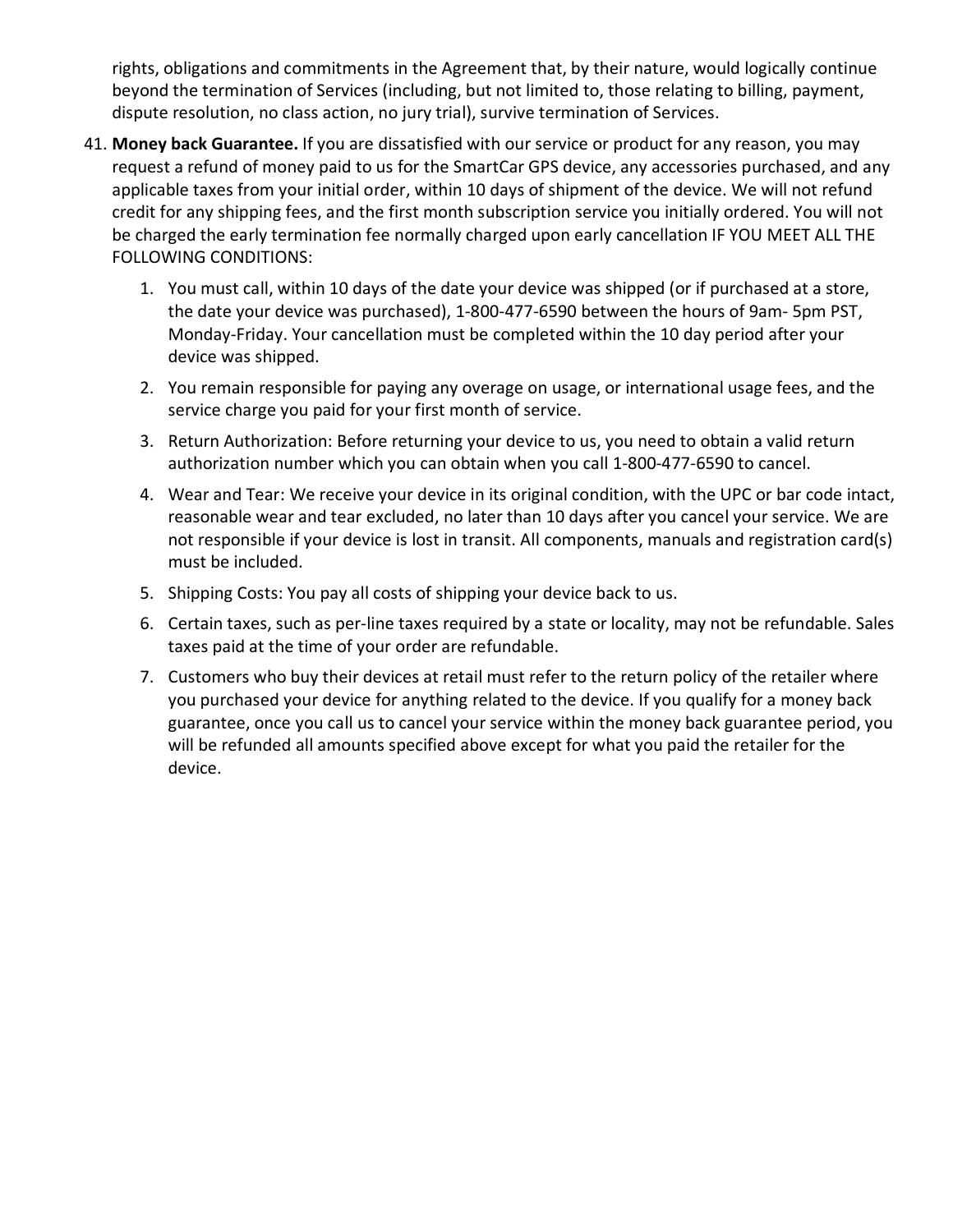# SMS Terms & Conditions

Please read these terms and conditions carefully. By providing a mobile number for the PGI text messaging programs, you expressly consent to receive non-marketing and marketing text messages from Payment Guardian Inc. (PGI) and its affiliates (collectively "Company") at the telephone number(s) that you provide. You may opt-out of these communications at any time, and consent to receive marketing text messages is not required to purchase any goods or services.

You also accept and agree to be bound by these SMS Terms and Conditions, the Company [Terms & Conditions,](https://www.linxup.com/about/terms.html) and the Company [Privacy Policy,](https://www.linxup.com/about/privacy.html) and any other applicable terms and agreements related to your use of Company services.

#### **Program Description**

Company may use an automatic telephone dialing system ("autodialer") to deliver text messages to you. Text messages are intended to provide you with information about Company services and promotional offers (e.g., discount and sales offers, product launches, sweepstakes, and contests).

#### **Message Frequency**

The number of Company text messages that you receive will vary. You will receive a maximum of four promotional messages per month.

#### **Cost**

Message and data rates may apply to each text message sent or received in connection with Company text messages, as provided in your mobile telephone service rate plan (please contact your mobile telephone carrier for pricing plans), in addition to any applicable roaming charges. Company does not impose a separate fee for sending text messages.

#### **Supported Carriers**

Supported carriers may change from time to time, but currently include AT&T, T-Mobile, Verizon Wireless, Sprint, Nextel, Boost, Alltel, US Cellular, and Cellular One, among others.

#### **How to Opt-In**

By providing your mobile number on one of our forms, you agree to receive text messaging.

## **How to Opt-Out**

To stop receiving text messages from the Company text messaging program, text STOP to the message or email [support@mysmartcargps.com](mailto:support@mysmartcargps.com) and ask that your mobile number be removed from text messaging lists.

#### **Your Mobile Telephone Number**

You represent that you are the account holder for the mobile telephone number(s) that you provide. You are responsible for notifying Company immediately if you change your mobile telephone number. You may notify PGI of a number change by emailing [support@mysmartcargps.com.](mailto:support@mysmartcargps.com)

You agree to indemnify Company in full for all claims, expenses, and damages related to or caused in whole or in part by your failure to notify Company if you change your telephone number, including, but not limited to, all claims, expenses, and damages related to or arising under the Telephone Consumer Protection Act.

#### **Access or Delivery to Mobile Network is Not Guaranteed**

Delivery of information and content to a mobile device may fail due to a variety of circumstances or